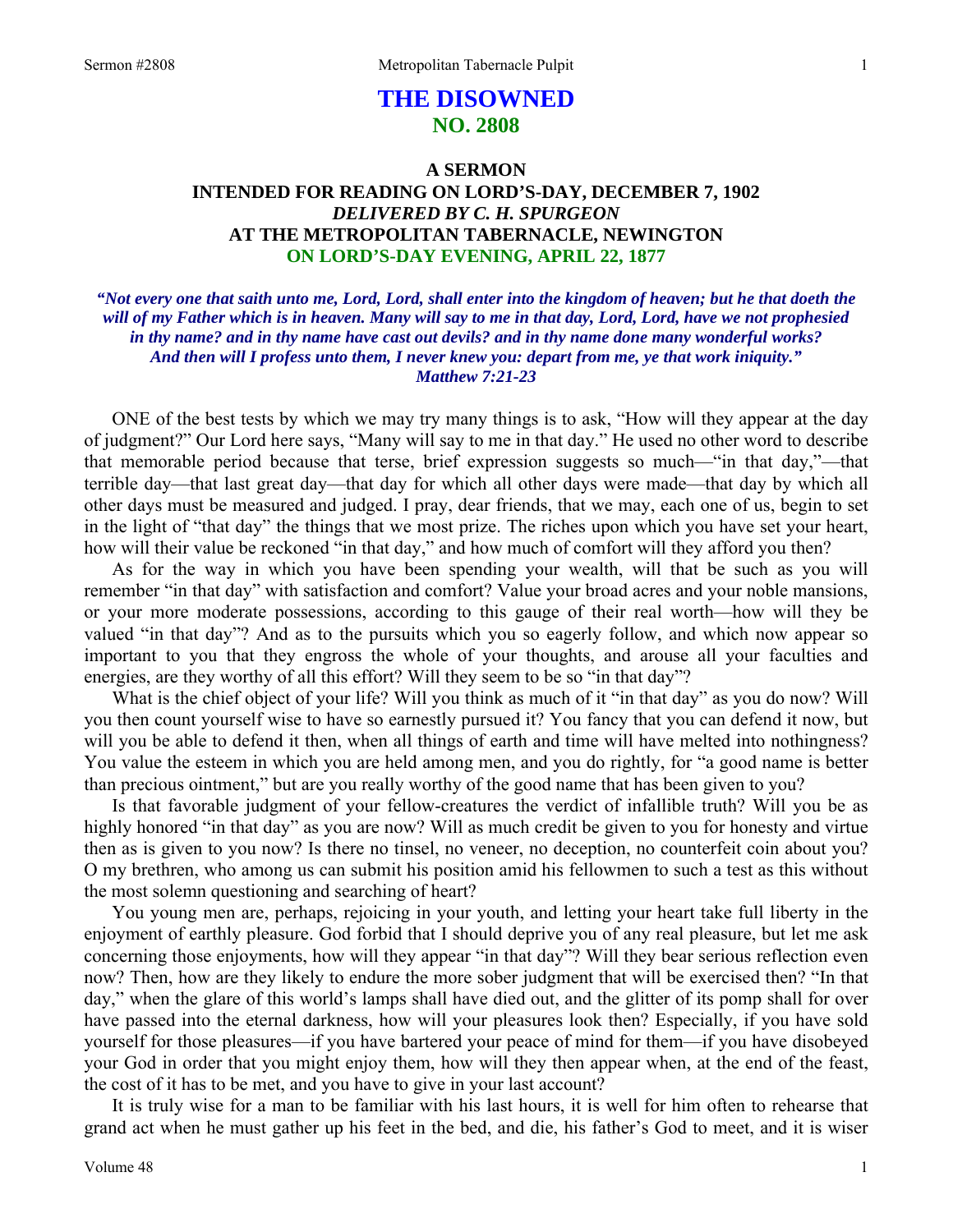still for him to overleap the chasm which divides us from the realities of eternity, and by the force of faith rather than by imagination, picture himself standing in that mighty throng of the risen dead, from every part of land and sea—the innumerable population of this great globe—every eye turned in one direction, all looking to Him who shall sit upon the great white throne, that Christ who was once crucified in weakness, but who shall come in power and great glory, appointed Judge of all mankind.

I know that I am inviting you to think of something that you do not wish to have brought to your mind. The world plucks you by the sleeve and says, "Come away," but I would fain detain you for a little while, as the ancient mariner held the wedding guest, yet not to tell you a quaint story of far-off seas and strange adventures there, but solemnly to talk to you about your immortal soul, and to stir you up to see to its future destiny, lest Christ should come, and you should be as unprepared for His coming as the men in the days of Noah were for the flood which swept them all away.

Well, then, as everything is to be regarded as it will appear "in that day," we will try to judge our profession of religion by that test, for it will mainly be to those who think themselves Christ's people that I shall speak, and I pray that a strong North wind may blow through us, and if there be any chaff in this great heap, may it be speedily discovered, and be driven out from amidst the wheat!

We shall, first of all, notice that the persons mentioned in our text, whom Christ "never knew" in a saving sense, *went a long way in religion,* secondly, *they kept it up a long while,* thirdly, *they were fatally mistaken,* and fourthly, *they found it out in a very terrible way.* 

**I.** First, then, there are some, to whom Christ will say at the last, "I never knew you," yet who WENT ALONG WAY IN RELIGION. Who were they, and what did they do?

Well, first, *they were persons who made an open profession*. Jesus said, "Not every one that saith unto me, Lord, Lord, shall enter into the kingdom of heaven." They called Christ "Lord," so they virtually declared that they were His disciples. They said this plainly, as though they were not at all ashamed of it, and were, indeed, even proud of it. They said it twice over, zealously, frequently, "Lord, Lord." They said it as if the saying of it were so sweet to them that they could not say it often enough. They said it in all sorts of company, they sometimes said it when wiser men would not have said it.

We know many persons who have never made any profession of being Christ's followers. They that are without, God judgeth, but let those who are within, those who have come into the fellowship of the church, and have said, "Lord, Lord," judge themselves, lest they should be deceived into a false security. It is not every one who has been called by the name of Christ whom He will own "in that day." There has been many a loud profession that will count for nothing in that heart-searching time.

O my brethren, I am speaking to myself as I speak to every member of this church, and every member of any other Christian church, and I beseech you to see to it that you have something more than a mere profession, for these condemned ones had made an open profession of religion, yet Christ will say to them, "I never knew you."

Note, next, that *they had undertaken religious service, and that of a high class,* for Christ says of them, "Many will say to me in that day, Lord, Lord, have we not prophesied in thy name?" They had not served in any mean capacity, for they had prophesied or preached in the name of Christ. This is one of the things to which false professors are very prone, they love to take the chief places in the synagogue. There is many a true servant of Christ who prefers to be a doorkeeper in the house of the Lord, while many a hypocrite, who would not keep the door on any account, would very cheerfully occupy the prophet's chair, and prophesy in Christ's name.

Ah, my brethren! this thought comes home to those of us who hold any office in the church, and especially to those of us who are preachers of the Gospel. If preaching could save a man, Judas would not have been damned. If prophesying could save a man, Balaam would not have been a castaway. We may preach with the tongues of men and of angels, yet if we have not love, it profiteth us nothing. We may be even leaders of the church in the noblest and highest enterprises, and yet, for all that, Christ may say to us, at the last, "I never knew you." "But Lord, the world blazed with my fame!" "I never knew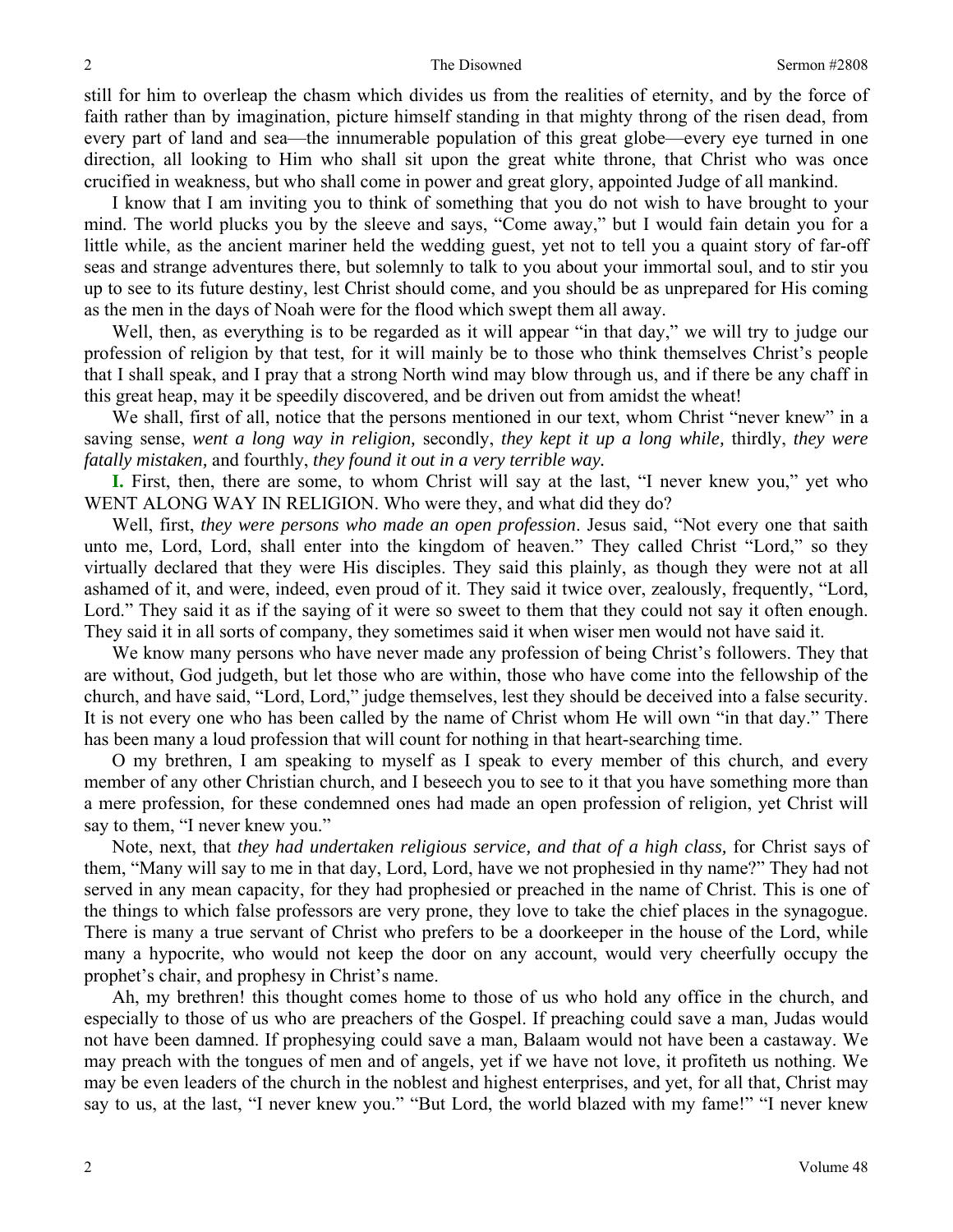you." "I gathered thousands round about me." "I never knew you." "Wherever I went, they flocked to listen to my words." "I never knew you."

Some of you may say, "Lord, I was a deacon of the church" or "I was an elder. I was accustomed to visit the sick, and to speak to inquirers. Everybody in the church knew me, and I was held in high repute," yet He may say, "I never knew you. I am an utter stranger to you. Your name was never familiar to me. I never knew you, depart from me." This truth comes close home, and it ought to come close home, to every one of us who has ever professed to be engaged in Christ's service.

These people, too, *had obtained remarkable success,* for they went on to say, "Have we not, in thy name, cast out devils?" It is grand success to cast out devils, and they might well rejoice in it. But dear friends, if you and I should be able to cast devils out of others, yet the devil should not be cast out of ourselves, we shall be in a woeful plight at the last. If you knew a man who had the power to cast out a devil, you would probably say to yourself, "I wish I were as sure of salvation as he is. Did I not see Satan, as lightning, fall from heaven while he spake in the name of the Lord?" Suppose that did happen, it would not prove that his name was written in the Lamb's Book of life. Rejoice in your success, my dear friend, as I may rejoice in mine, but let us both rejoice with trembling; for although we may have brought ten thousand souls to Christ, yet after all, we may never have come to Him ourselves, and if so, He will say to us, at the last, "I never knew you."

And once more, these people were not merely professors, and doers of great works, and very successful, but *they were exceedingly zealous, and were noted for their practical energy,* for they said, "Have we not, in thy name, done many wonderful works?" They had done many works in Christ's name. They were busy night and day, they had a great many irons in the fire. They seemed as if they could never do too much, and what they did was really very wonderful, in fact, they did not like to do anything unless it was wonderful.

A great part of the charm of it to them was that people wondered at them, and it kept them diligently at their work because they were so much wondered at. Yet is it possible that a wonderful life should, after all, be a lost life—that a doer of many wonderful works should, at the last, be found wanting? Can it be? Yes, for so the Lord Jesus puts it in our text, and therefore, I invite each professed believer here, however highly favored he may have been in his Master's service, to put away from him everything that might tend to false security, and to ask himself, "Shall I, in that last great day of account, be proved to be right?"

I can imagine what some of you have been saying to yourselves while I have been speaking, you have said, "Well, I am not a professor of religion, I am not a prophesier, I never thought of attempting to cast out devils, I never did any wonderful works," and you have comforted yourselves with the thought that my message did not concern you. But immediately after my text there is something that relates to you, "Whosoever heareth these sayings of mine." Now, you are, at least, all hearers, and if the Gospel that you hear shall be so perfectly pure that it may be truly called the sayings of Christ, yet remember that there are multitudes of hearers who, through not being doers of the Word, will find at last that Christ never knew them.

"But Lord, I always sat in my seat, I was never absent from the services, I used to be there whenever the doors were opened. I was there as regularly as the minister himself." Yes, that may all be true, yet the Lord Jesus will not know you unless your heart has truly known him. If you remain without repentance, and without faith, you may go to the house of prayer till you totter on your staff, and you may never once have been an inattentive hearer, but unless faith comes to you by the hearing of the Word, and that faith makes you a doer of it, verily, verily, I say unto you, when the winds shall blow, and the floods shall rise, and the rain shall descend, your house shall be proved to have been founded on the sand, and shall be swept away forever. So take our text with that which goes before it, and that which follows after it, and you will find that there is something here for every one of you. These people went a long way in religion, but they did not go far enough.

**II.** Now, secondly, THEY KEPT IT UP A LONG WHILE.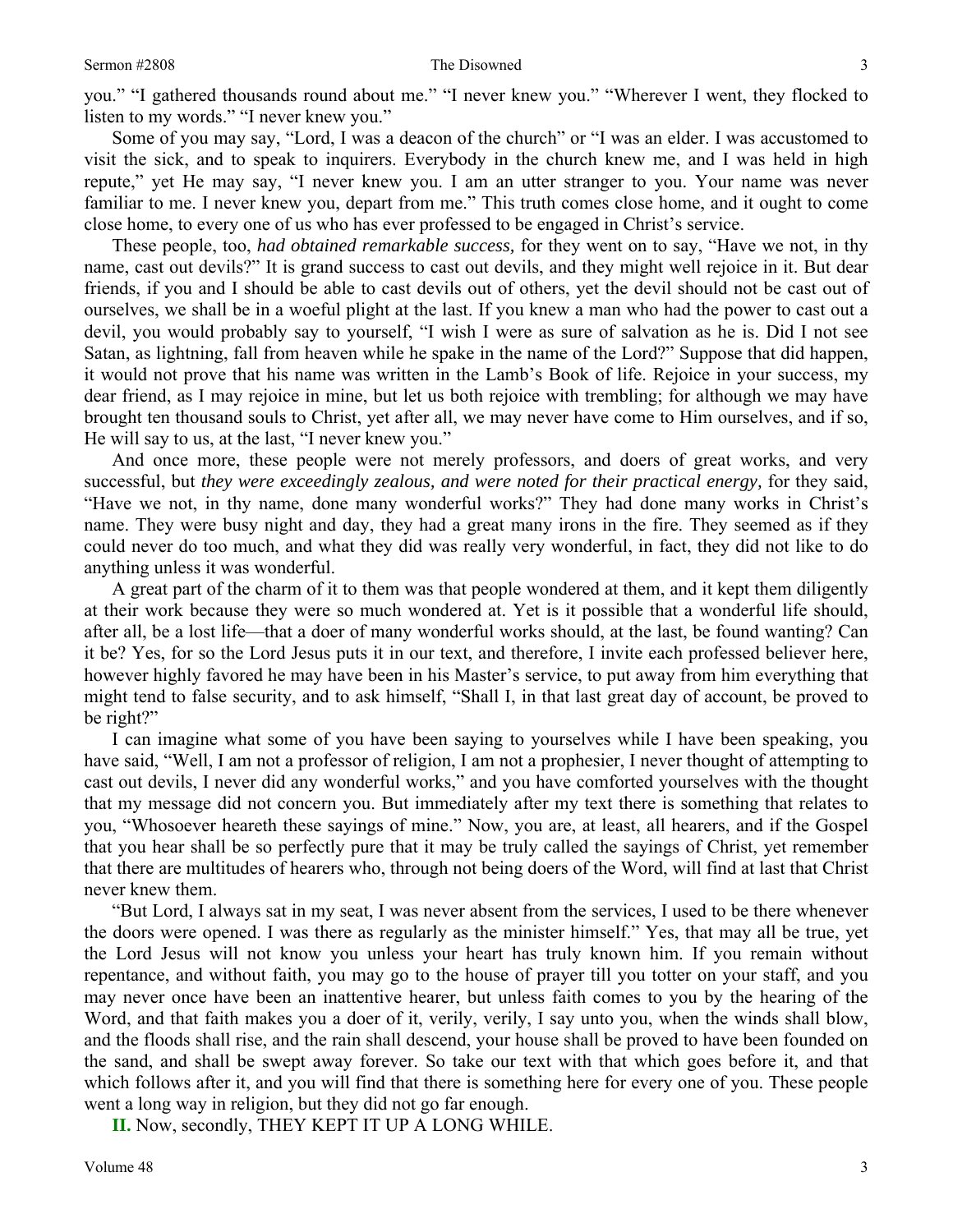Have you never noticed how long some people will manage to keep a business going even after the capital has been spent for years? The whole concern is thoroughly rotten, but somehow or other, in divers ways they succeed in keeping up the appearance of prosperity. There gets to be, at last, a little suspicion abroad that things are not quite as they seem, yet the clever people avoid the crash that appears to be inevitable. I expect there is many a firm in the city that is just like tinder, yet for all that, it does not catch alight for a time.

There are certain artful ways by which men can prop up a thing which otherwise would soon tumble down. It is so with religion. You can very easily patch up a profession, when a nasty, ugly hole comes in it, you can daub it over, and if a sudden temptation comes, like the blast of a tempest, and takes off a piece of the roof, there are plenty of slaters to be had, and they will soon put on a few new slates, and make the broken place look neat and sound. And even when the old hovel is only fit to be taken down and burnt, you can still get some ivy and a few flowers to grow over it and you can make quite a picturesque thing of it, and there are people who do just that with their old rickety religion. It never was worth having, yet they managed to keep it up for a very long while.

It was so with the people mentioned in our text, for first, *they were not silenced by men.* They prophesied in Christ's name, yet nobody said to them, "You shall not prophesy again, for you are living such inconsistent lives that we will not listen to you." This does not appear to have happened with any one of these people. The man who went about casting out devils was not stopped, but he kept on doing so, and He declared even to Christ that he had done it, and done it continually.

Ah, my brethren! some of us have seen ministers whose characters have been ruined so that they will never be likely to preach again. We have known some church-members whose hypocrisy has been found out, so that they will never come to the communion table again unless the Lord shall, in His grace, grant them repentance. Yet, what may be the difference between them and some of us except that they have been found out, and we have not been? Or it may be that, had we been exposed to the temptations to which they yielded, or had we been tested as they were, we should have fallen with as great a crash as they did, for it is quite possible that we are no more sound at heart than they were.

May the Lord give us the grace to lay this matter to heart, for if a man be conscious of being right, it will not hurt him to search himself, and there is not one among us to whom it will be an injury to have it suggested that we should try and test ourselves in the sight of God.

Further, *it does not appear that Christ Himself openly disowned these people during their lifetime.* He held His tongue concerning them until "that day." There they were, preaching, teaching a Sunday school class, distributing the bread and wine at the communion, going about among their fellowmembers, actively engaged in Christian service, and everybody saying of them, "What good people they are!" Yet the Lord Jesus Christ knew that they were not, why then, did He not, in His righteous wrath, at once expose them?

He did not, for such is His gentleness that He will bear long even with a Judas, so He let these hypocrites alone throughout their whole lives, and they died "in the odor of sanctity," and somebody preached a funeral sermon upon them, and wrote their memoir, and it was only at the last great day that the imposture was discovered, and then, for the first time, Christ said publicly to them, '"I never knew you.' I had nothing to do with you. How came you to be professedly in my Church? What right had you to preach in my name? What authority had you to speak to devils in my name? 'I never knew you.' You were always an impostor from the first day until now." He knew all about them all the while, yet He did not expose them until the last.

And note, once more, that they clung to their false hopes right to the end. They did not really know of the deception themselves. "What!" you say, "did they never think that they were deceived?" Perhaps they did, now and then, but they always said to themselves. "We must not get into a doubting frame of mind. This looking within, and searching our hearts, will not do, it will disturb and distress us." So they went on daubing themselves with untempered mortar. They were as wrong as wrong could be, yet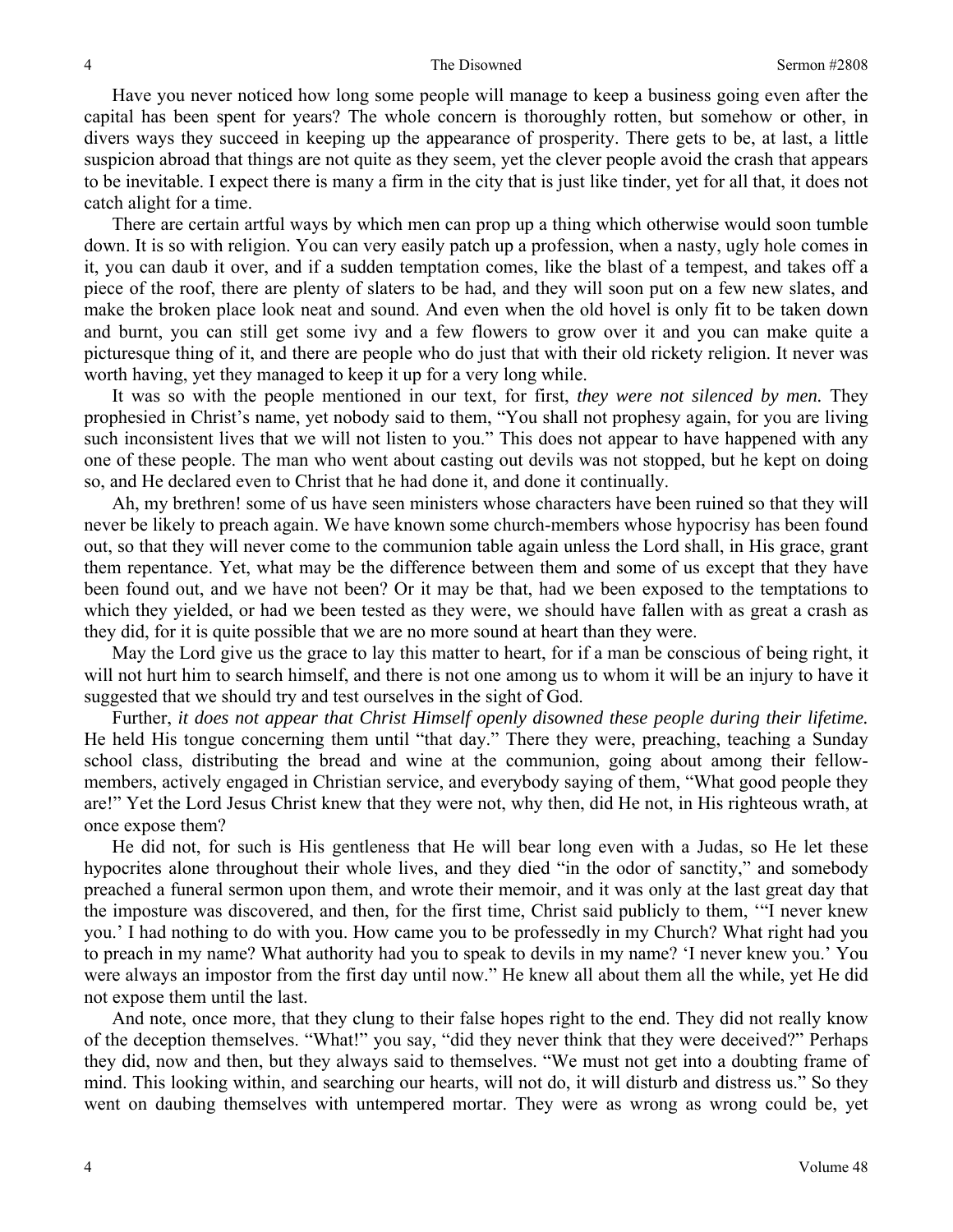everybody treated them as though they were right, so they thought at last that they were right. For a man may, in time, make himself believe what he knows to be a lie.

I have heard persons tell stories about themselves which had not any foundation in fact, but they have told them so often that I am sure they believe at last that they are really speaking the truth, though, if they would only think seriously, they would perceive that their tale is all invention. A man may go in and out among Christians, join in their prayers, and praises, and communions, and preach their Gospel or hear it, till at last, without any reason for his belief, he may persuade himself that it is all right. He may even pass through the portals of death undeceived.

The righteous are often troubled when they come to die, but it is with these self-deceived people as the psalmist says, "There are no bands in their death: but their strength is firm. They are not in trouble as other men; neither are they plagued like other men." Take heed, I beseech you, of self-deception. I say it first to myself, and next to you, lest, not until "that day" should we hear the Lord Jesus say to us, "I never knew you," and lest, even "in that day," we should say to Him, "Lord, Lord," and begin to argue that we were all right, and Christ should put an end to it all by saying, "Depart from me, ye that work iniquity."

**III.** I must be brief upon my third division. These people went a long way in religion, and they kept it up a long while, but THEY WERE FATALLY MISTAKEN.

They were mistaken, first, *because their tongues belied their hands.* They said, "Lord, Lord," but they did not do the will of the Lord. They were very glib of tongue when they took to prophesying, but the message never came out of their hearts. They never did the things they told others to do, they were earnest to exhort, but not diligent to set a good example to their hearers. They cast out devils, but at the same time, they did not themselves escape from the power of the devil by giving up sin, and following after righteousness. They failed in the matter of practical holiness. They had not the grace of God in their souls, displaying itself in their ordinary, everyday actions. They could talk, they could sing, they could prophesy, but they were not obedient to the divine commands, and they did not walk in the ways of God.

Then, next, *they used the name which is dear to the disciples of Christ, but they did not possess the nature of disciples.* They used Christ's name, for they said to Him, "Have we not prophesied in thy name? and in thy name have cast out devils? and in thy name done many wonderful works?" They knew Christ's name, but they had not His nature. They quoted His name, but they never copied His example. They had never come to Him, and trusted and loved Him. They knew His name, but they did not know Him, and He knew their names, but He did not know them. There was no communion—no intimate intercourse between them.

Next, *they prophesied, but they did not pray*. Prayer is a vital evidence of Christianity, but prophecy is not. A thousand sermons would not prove a man to be a Christian, but one genuine prayer would. It is easy enough to speak to men, but quite another thing, from our inmost soul, to speak into the ear of God. They failed in that point, and therefore, their failure was fatal.

Further, *they attended to marvels, but not to essentials*. They neglected the important things which should have been done in secret, they did much that could be seen in public, but they failed in the plainer, simpler things that nobody saw. Let me just say to you, brothers and sisters, that herein lies a great part of our danger—the risk of getting a religious character without having a renewed heart doing religious actions without really being born again—learning the brogue of the New Jerusalem without having been born as a citizen of the heavenly city—becoming fluent talkers, and earnest workers, but not having confessed sin, or repented of it, or laid hold on Jesus Christ by living faith.

I do beseech you, young professors, to covet most of all secret holiness—the holiness that does not wish to be seen—plain, honest dealing with God in private—much secret prayer and meditation upon the Word, —in brief, a life of true consecration to God. You may prophesy if God calls you to do so. Perhaps you will cast out devils, I hope you may, and in Christ's name you may do many wonderful works, but first of all, "ye must be born again." You must become as little children to sit at the feet of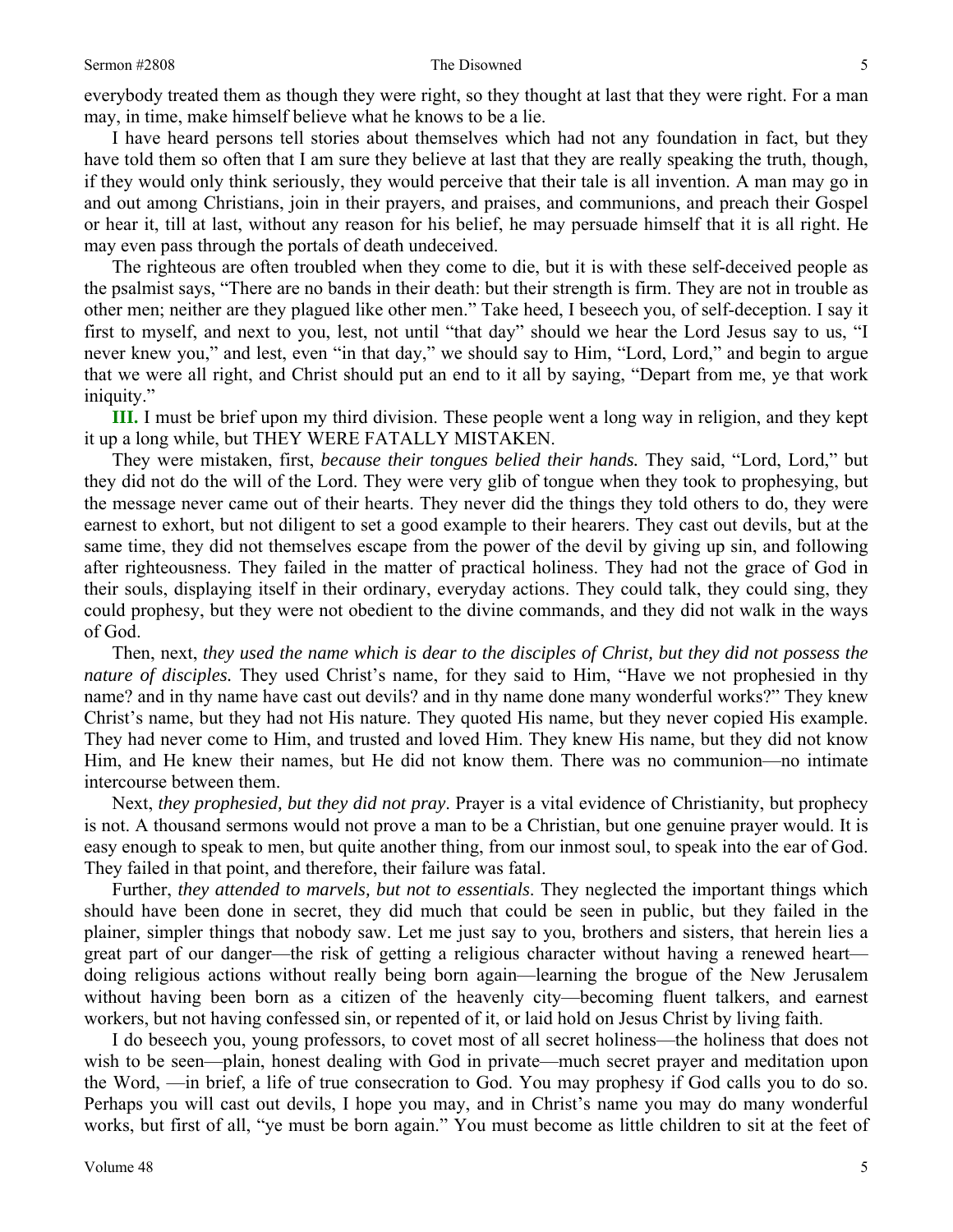Jesus, and to learn of Him. You must be obedient to His commands, and yield yourselves up to him, or else you will be fatally mistaken, whatever profession you may make.

**IV.** Now, last of all, I want to remind you that THESE PEOPLE FOUND OUT THEIR MISTAKE IN A MOST TERRIBLE WAY.

Oh, if they could only have found it out before! Possibly, they attended a ministry that was very soothing. Or if they heard a sermon that seemed to plough them up, they said, "The preacher is very rough, he has not enough love,"—as if it were not the truest love to bid men search, and test, and try themselves, lest they should be mistaken, and so be lost. There are some whose preaching is all sweetness, it would do very well for catching flies, but it is no use in winning souls.

It would be more than my soul is worth for me to come here, and cajole you into a lying confidence, and so long as these lips can speak, there shall be no man self-deceived here for want of warning, and earnest exhortation to lay himself before God, and ask God to search him, and try him, and see if there be any wicked way in him, and lead him in the way everlasting. It is not sufficient to feel quite sure of heaven, and to begin singing—

### *"Happy day! happy day!"*

Suppose that, after all, you are not saved. "Ah!" says one, "I cannot endure that supposition." No, dear friend, but perhaps it may be true, and if it be true, what a mercy it would be for you to find it out now, when in a moment, you may look away to Jesus, and find eternal life, whereas, if you do not find it out till the time when the unhappy men and women, mentioned in our text, found it out, that is to say, "in that day," you will then find it out too late! Once become a bankrupt in the great business of life, and you are bankrupts forever. Once lose the battle of life, and your defeat is eternal. Imagine not—dream not—conjure not up to yourselves any false notion of a larger hope lest you sink at last into a still deeper disappointment.

"The Holy Ghost saith, Today if ye will hear his voice, harden not your hearts," but He tells none of us to hold out to you any hope but that which hangs upon the winged moment in which you are now existing. "Believe on the Lord Jesus Christ, and thou shalt be saved," "he that believeth and is baptized shall be saved; but he that believeth not shall be damned." This is part of the great commission that Christ gave to all His disciples, and he that dares to fall short of it, or to go beyond it, is a traitor to his Lord, and a murderer of the souls of men, and this we pray that we may never be.

Notice how these people found out their fatal mistake. *They found it out from what Christ said*. He said to them, "I never knew you." Not passionately, or angrily, but in stern, sad, solemn tones He said, "I never knew you." "But we used thy name, good Lord." "I know you did, but I never knew you, and you never truly knew Me." I can almost imagine someone turning round, "in that day," and saying to some Christians who used to sit in the same pew, "You knew me." "Yes," they will reply, "we knew you, but that is of no avail, for the Master did not know you." I can picture some of you crying out to your minister, "Pastor, did not you know us? Surely you recollect what we used to do." What can he reply? "Ah, yes! sorrowfully do I own that I know you, but I cannot help you. It is only Christ's knowing you that can be of any avail to you."

Note, also, *the terror that is implied in what Christ did not say*. He says, "Depart from me, ye that work iniquity," but who can tell all that those words mean? What happened to these people after that sentence was pronounced upon them by Christ? It was that "nameless woe" of which we sang a little while ago. There is no name that can ever fully describe your state of woe if Christ does not know you, and says that He never did know you. If you have no acquaintance with the Redeemer—if in His loving heart there is no recognition of you—if He says, "I never knew you," ah, then! woe! woe! woe!—a thousand times, woe without hope for you, for to be unknown of Him is to be devoid of hope forever and forever.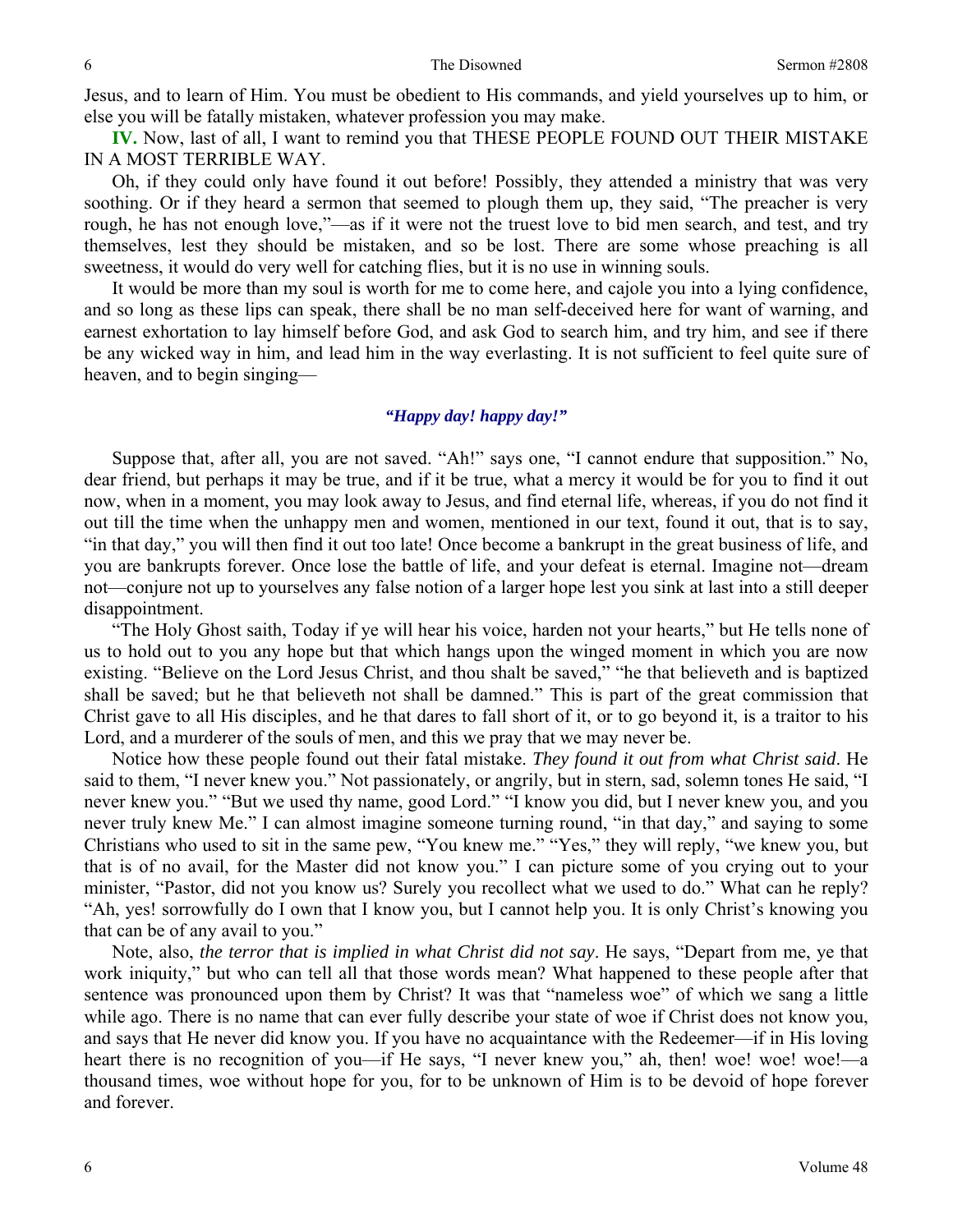Perhaps the worst thing of all was, *the solemn truth of what Christ said*. He never tells a lie, so, if He ever says to a man, "I never knew you," His words are true. Just think a minute about that short sentence, I wonder whether it is true concerning any of you now. Christ knows all who have ever sought His face with repentance and faith, but these people, though they had prophesied in His name, and cast out devils, and done many wonderful works, had never repented, or believed in Jesus. You remember those verses by John Newton—

> *"Dost Thou ask me who I am? Ah, my Lord, Thou know'st my name! Yet the question gives a plea To support my suit with Thee.*

*Once a sinner near despair Sought Thy mercy seat by prayer; Mercy heard and set him free; Lord, that mercy came to me."* 

If that is true of any one of you, you can say to the Lord, "Thou knowest me, Lord, for I came to thee, and said, God be merciful to me a sinner." But "in that day," these pretenders will have to recollect that they never did that. David said to the Lord, "Thou hast known my soul in adversities." Beloved, some of you know what it is to go to God with every trouble that ever comes upon you, but these pretenders did not, and they had to remember, "in that day," that they had never resorted to God—never had fellowship with Christ—never, indeed, became acquainted with Him.

"No," says Christ, "I never saw you come as a beggar to My door. I never saw you sit as a disciple at My feet. I never saw you as a humble follower treading in My footsteps. I never saw you as a sheep that knew My voice, and followed Me. 'I never knew you.' You were a stranger to Me, you and I never exchanged a word with one another. We were not friends. You never leaned your head on My bosom. You had nothing to do with Me, and now I have nothing to do with you." If Christ ever thus shakes you off, and says to you, "I never knew you," you will be indeed shaken off. It may be that my words upon this solemn theme distress you, but how much more will His words distress you when His own dear lips shall say, "I never knew you"!

O Christ of God, never say those words to any one of us! O blessed Lamb of God, You who are all our salvation, and all our desire, we know that You never can say such words as those to some of us, for You have known us even from eternity, and we have long known You! You know whom You have chosen, You know whom You have redeemed with Your precious blood, You know whom You have called by your grace, You know whom You have quickened, and preserved, and kept even to this day, but oh, never let us be among the self-deceived who shall, "in that day," hear You say, "I never knew you"! There is more thunder in those four words than you ever heard in the most terrible tempest that has rolled over your heads. There is no stamp of the foot or fire-glance of the eye to accompany them, they are spoken calmly and deliberately, yet they are terrible and overwhelming, "I never knew you.

Judge ye, dear friends, whether ye know Christ or not, and whether Christ knows you, and as you judge yourselves, whatever your verdict may be, take this last word of advice, whether He knows you or not, come to Him, trust in Him, rest in Him. I felt, as I was thinking over this subject, "Well, perhaps my Lord does not know me," so I made sure that He should, for I sought Him there and then, and I exhort you to do the same. If you fear whether you do know Him, trust Him this very moment. Then, if you have made a mistake hitherto, and have not really known Him, you will begin to know Him now, and if you have known Him, you will blessedly renew your acquaintance with Him, and the question that has troubled you will disappear, and you will say, "Yes, Lord, blessed be thy name, I do know thee, and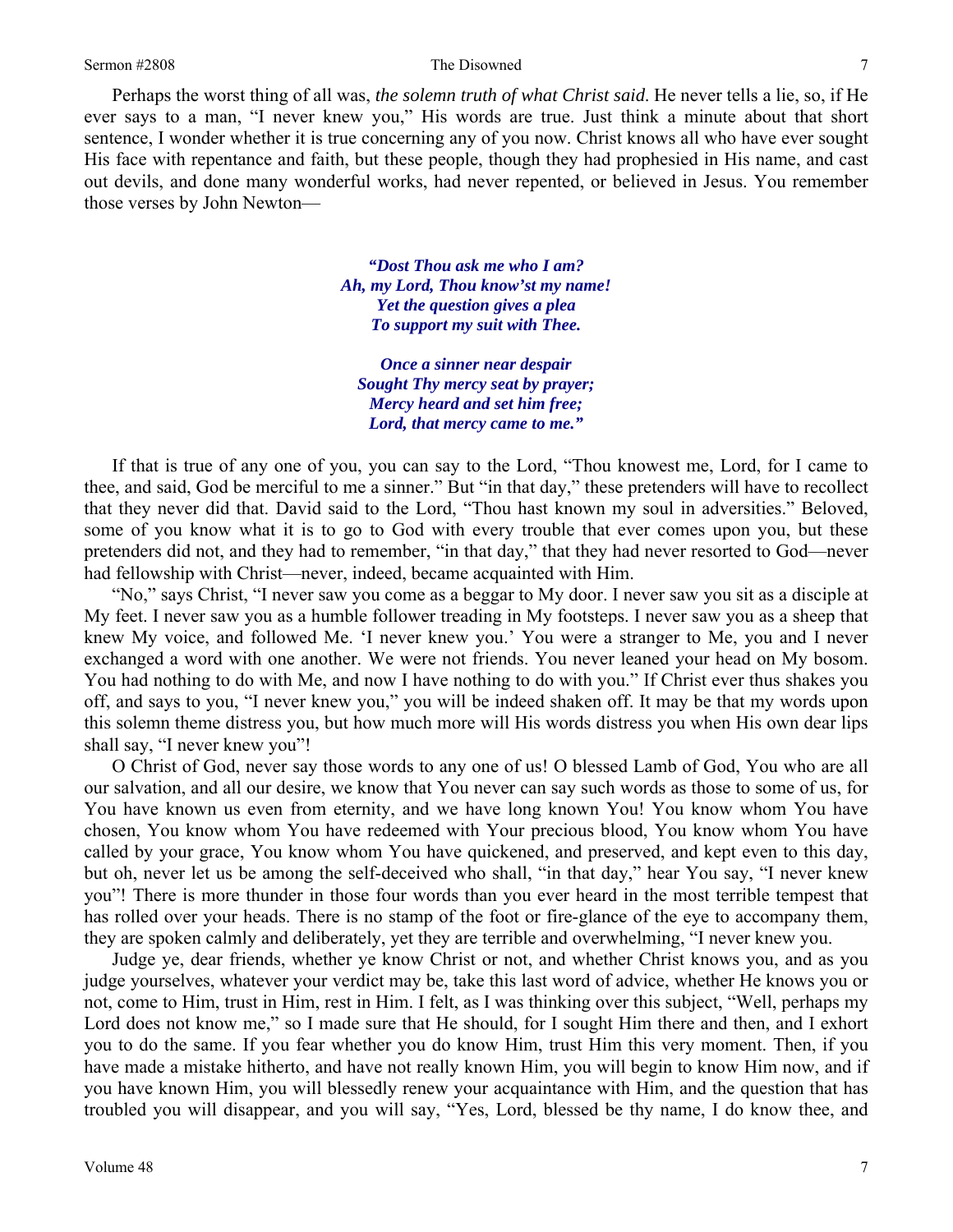thou knowest me, and thou wilt know me for ever and ever." May the Lord give each one of us this blessing, for Jesus sake! Amen.

#### **EXPOSITION BY C. H. SPURGEON**

#### *MATTHEW 7*

**Verses 1-2.** *Judge not, that ye be not judged. For with what judgment ye judge, ye shall be judged: and with what measure ye mete, it shall be measured to you again.* 

Some people are of a censorious disposition, they see nothing in others to praise, but everything to blame and such people generally find that they are condemned according to their own wicked rule. Other people begin to judge those who are so fond of judging. If they are so wise, and so discriminating, others expect more from them, and not finding it, they are not slow to condemn them. It is an old proverb that chickens come home to roost, and so they do. If you judge ill of others, that judgment will, sooner or later, come home to yourself.

**3-5.** *And why beholdest thou the mote that is in thy brother's eye, but considerest not the beam that is in thine own eye? Or how wilt thou say to thy brother, Let me pull out the mote out of thine eye; and, behold, a beam is in thine own eye? Thou hypocrite, first cast out the beam out of thine own eye; and then shalt thou see clearly to cast out the mote out of thy brother's eye.* 

At the bottom of all censoriousness lies hypocrisy. An honest man would apply to himself the judgment which he exercises upon others, but it usually happens that those who are so busy spying out other people's faults have no time to see their own, and what is this, at the bottom, but insincerity and hypocrisy?

**6.** *Give not that which is holy unto the dogs, neither cast ye your pearls before swine, lest they trample them under their feet, and turn again and rend you.* 

Zeal should always be tempered by prudence. There are times when it would be treason to truth to introduce it as a topic of conversation—when men are in such a frame of mind that they will be sure rather to cavil at it than to believe it. Not only speak thou well, but speak thou at the right time, for silence is sometimes golden. See that thou hast thy measure of golden silence as well as of silver speech.

**7.** *Ask, and it shall be given you; seek, and ye shall find; knock, and it shall be opened unto you:* 

Here is a three-fold encouragement to us to pray. When we cannot use one style of prayer, let us use another, for each shall be successful at the right time. O child of God, let nothing keep you from prayer! It has been well said that a Christian may be hedged in, but he cannot be roofed in, there is always a passage way upwards to the throne of the great Father, and asking, knocking, seeking, he shall be sure to be successful with his suit.

**8.** *For every one that asketh receiveth; and he that seeketh findeth; and to him that knocketh it shall be opened.* 

Ask the people of God whether it is not so. Go among them, and question them upon this matter. They know the power of prayer, so let them tell you whether they have been deceived or not. Well, then, as it has been so with them, let this encourage you to expect that it shall be the same with you also.

**9-12.** *Or what man is there of you, whom if his son ask bread, will he give him a stone? Or if he ask a fish, will he give him a serpent? If ye then, being evil, know how to give good gifts unto your children, how much more shall your Father which is in heaven give good things to them that ask him? Therefore all things whatsoever ye would that men should do to you, do ye even so to them: for this is the law and the prophets.* 

Is there a connection between this conduct on our part and answers to our prayer? Undoubtedly it is so from the position of the text. If we will never grant the requests of those who need our help, in cases where we should expect to be ourselves helped, how can we go to God with any confidence, and ask him to help us? I doubt not that many a man has received no answer to his prayer because that prayer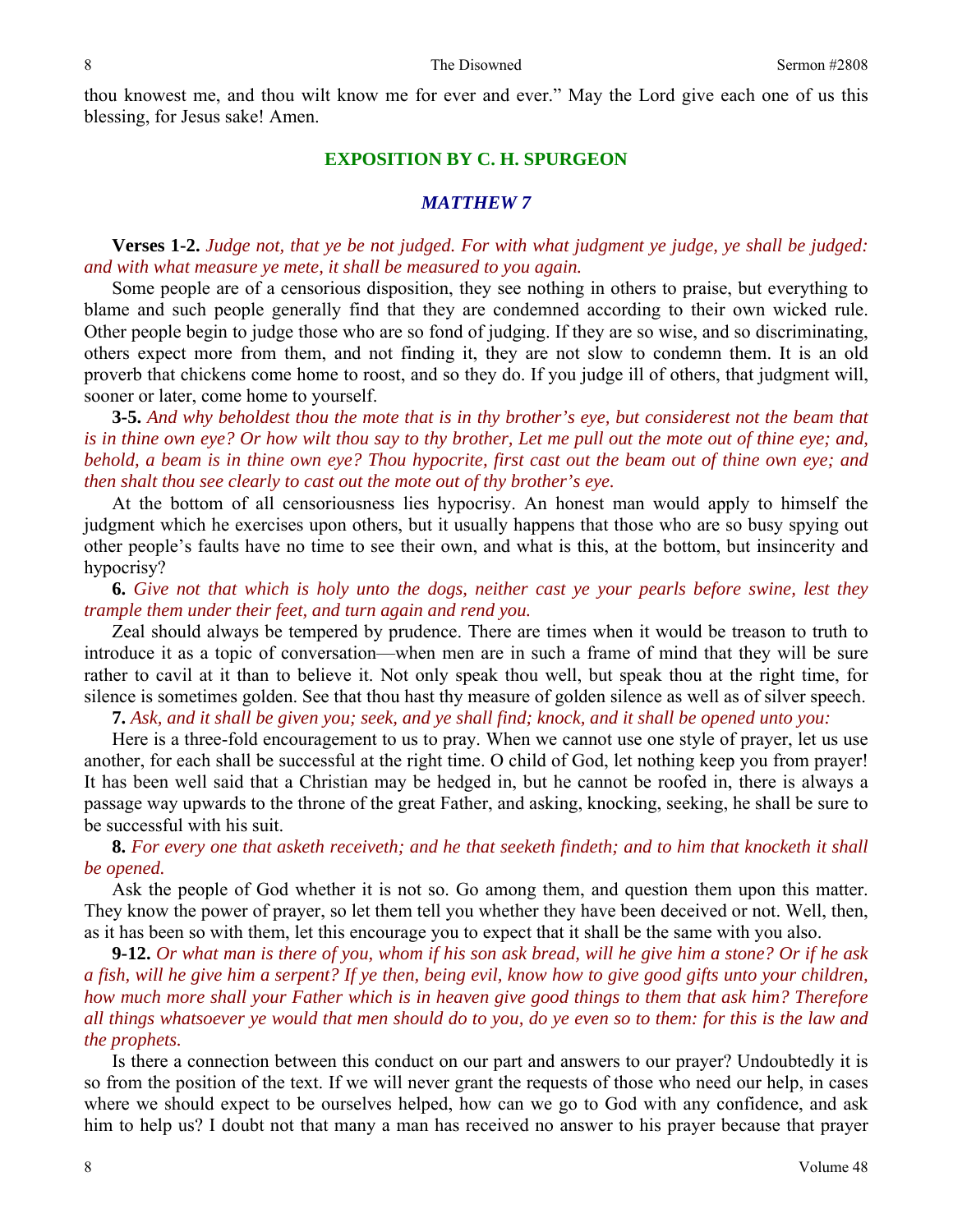#### Sermon #2808 Sermon #2808 Sermon #2808 Sermon #2808 Sermon #2808 Sermon #2808 Sermon #2808 Sermon #2808 Sermon #

has come out of a heart hard and untender, which would not permit him to grant the requests of others. O child of God, do thou to others as thou wouldst that they should do to thee, then canst thou go to thy God in prayer with the confidence that he will hear and answer thee!

**13.** *Enter ye in at the strait gate:* 

Do not be ashamed of being called Puritanical, precise, and particular: "Enter ye in at the narrow gate."

**13.** *For wide is the gate, and broad is the way, that leadeth to destruction,—*

Do not choose that way.

**13-21.** *And many there be which go in thereat: because strait is the gate, and narrow is the way, which leadeth unto life, and few there be that find it.* 

*Beware of false prophets, which come to you in sheep's clothing, but inwardly they are ravening wolves. Ye shall know them by their fruits. Do men gather grapes of thorns, or figs of thistles? Even so every good tree bringeth forth good fruit; but a corrupt tree bringeth forth evil fruit. A good tree cannot bring forth evil fruit, neither can a corrupt tree bring forth good fruit. Every tree that bringeth not forth good fruit is hewn down, and cast into the fire. Wherefore by their fruits ye shall know them.* 

*Not every one that saith unto me, Lord, Lord, shall enter into the kingdom of heaven; but he that doeth the will of my Father which is in heaven.* 

That still remains as the great test of the true heir of heaven—the doing of the divine will. All the talking, thinking, posturing in the world will not save a man. There must be in him such a faith as produces holiness.

**22-25.** *Many will say to me in that day, Lord, Lord, have we not prophesied in thy name? and in thy name have cast out devils? and in thy name done many wonderful works? And then will I profess unto them, I never knew you: depart from me, ye that work iniquity.* 

*Therefore whosoever heareth these sayings of mine, and doeth them, I will liken him unto a wise man, which built his house upon a rock: and the rain descended, and the floods came, and the winds blew, and beat upon that house;—* 

Whoever you are, and whatever you build, it will be tried. No matter how firm is the rock beneath you, the winds will blow, and the rains will pour down upon your building. Whether you are in a palace or in a hovel, trial and testing must and will come to you, "The floods came, and the winds blew, and beat upon that house;"—

## **25.** *And it fell not:*

There is the mercy, "it fell not."

**25-27.** *For it was founded upon a rock. And every one that heareth these sayings of mine, and doeth them not, shall be likened unto a foolish man, which built his house upon the sand: and the rain descended, and the floods came, and the winds blew, and beat upon that house;—* 

Even if you live to the world, or live unto Satan, you will not live without trial. The ungodly, who have their portion in this life, have to eat some bitter herbs with it, and have to dip their morsel in vinegar quite as much as believers do. "The floods came, and the winds blew, and beat upon that house;"—

### **27.** *And it fell:*

Just when the tenant most needed shelter, it fell. He did not need it so much till the floods came, and the winds blew, but now, when he would fain have crouched down beneath his roof-tree, and have been at peace from the howling hurricane, then "it fell."

**27.** *And great was the fall of it.* 

The fall was so great because he could never build again.

**28-29.** *And it came to pass, when Jesus had ended these sayings, the people were astonished at his doctrine: for he taught them as one having authority, and not as the scribes.*